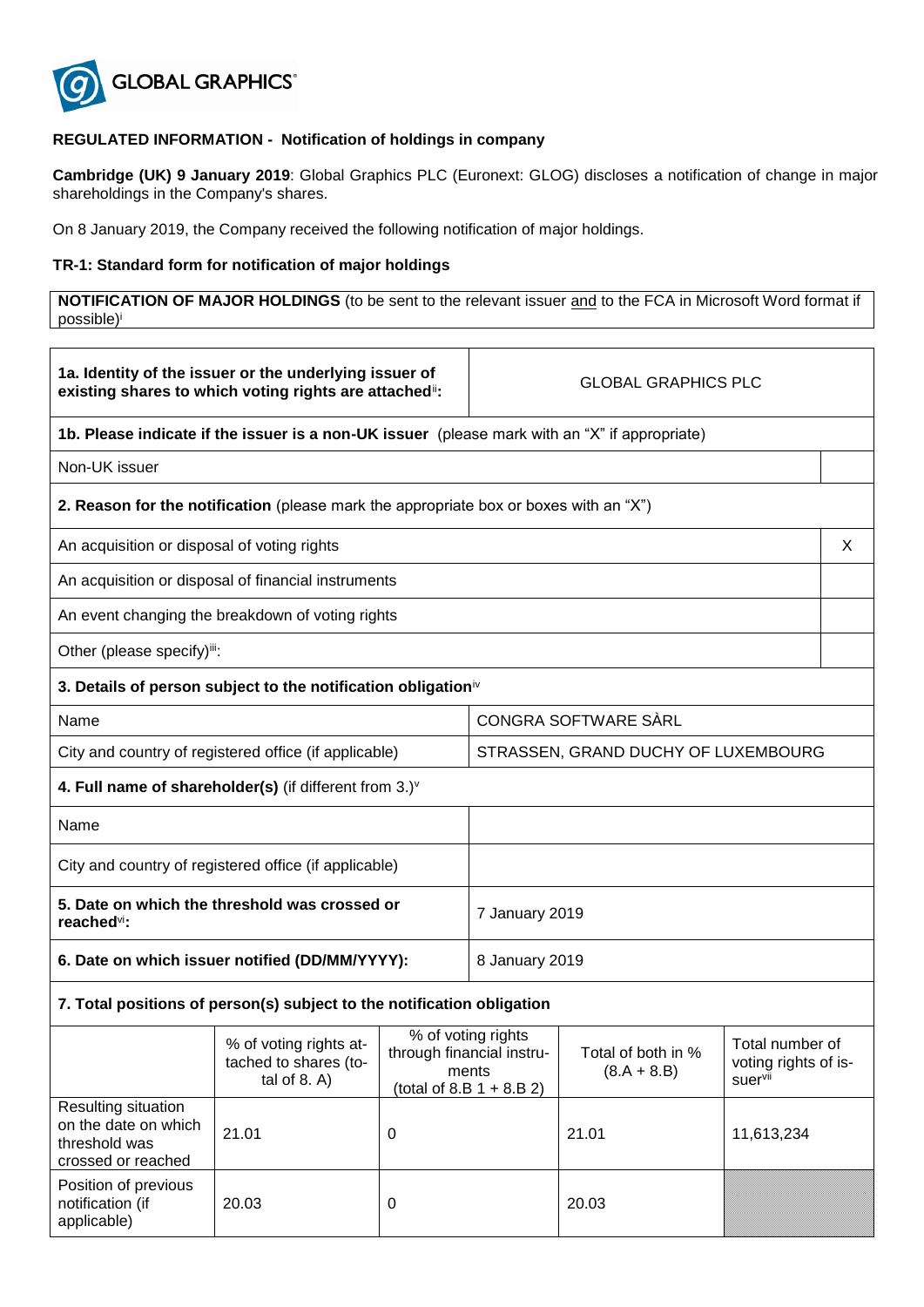| 8. Notified details of the resulting situation on the date on which the threshold was crossed or reached in |                                                                  |                                                                       |                                                               |                                                                       |
|-------------------------------------------------------------------------------------------------------------|------------------------------------------------------------------|-----------------------------------------------------------------------|---------------------------------------------------------------|-----------------------------------------------------------------------|
| A: Voting rights attached to shares                                                                         |                                                                  |                                                                       |                                                               |                                                                       |
| Class/type of<br>shares<br>ISIN code (if possible)                                                          | Number of voting rightsix                                        |                                                                       | % of voting rights                                            |                                                                       |
|                                                                                                             | <b>Direct</b><br>(Art 9 of Directive<br>2004/109/EC)<br>(DTR5.1) | <b>Indirect</b><br>(Art 10 of Directive<br>2004/109/EC)<br>(DTR5.2.1) | <b>Direct</b><br>(Art 9 of Directive<br>2004/109/EC) (DTR5.1) | <b>Indirect</b><br>(Art 10 of Directive<br>2004/109/EC)<br>(DTR5.2.1) |
| GB00BYN5BY03                                                                                                | 2,439,425                                                        | 0                                                                     | 21.01                                                         | 0                                                                     |
|                                                                                                             |                                                                  |                                                                       |                                                               |                                                                       |
|                                                                                                             |                                                                  |                                                                       |                                                               |                                                                       |
| <b>SUBTOTAL 8. A</b>                                                                                        | 2,439,425                                                        |                                                                       | 21.01                                                         |                                                                       |

| B 1: Financial Instruments according to Art. 13(1)(a) of Directive 2004/109/EC (DTR5.3.1.1 (a)) |                               |                                                     |                                                                                                        |                    |
|-------------------------------------------------------------------------------------------------|-------------------------------|-----------------------------------------------------|--------------------------------------------------------------------------------------------------------|--------------------|
| Type of financial in-<br>strument                                                               | <b>Expiration</b><br>$date^x$ | Exercise/<br><b>Conversion Period</b> <sup>xi</sup> | <b>Number of voting rights</b><br>that may be acquired if<br>the instrument is<br>exercised/converted. | % of voting rights |
|                                                                                                 |                               |                                                     |                                                                                                        |                    |
|                                                                                                 |                               |                                                     |                                                                                                        |                    |
|                                                                                                 |                               |                                                     |                                                                                                        |                    |
|                                                                                                 |                               | <b>SUBTOTAL 8. B 1</b>                              |                                                                                                        |                    |

| (DTR5.3.1.1(b))                               |                               | B 2: Financial Instruments with similar economic effect according to Art. 13(1)(b) of Directive 2004/109/EC |                                                         |                            |                    |
|-----------------------------------------------|-------------------------------|-------------------------------------------------------------------------------------------------------------|---------------------------------------------------------|----------------------------|--------------------|
| <b>Type of financial</b><br><b>instrument</b> | <b>Expiration</b><br>$date^x$ | Exercise/<br><b>Conversion Pe-</b><br>riod xi                                                               | <b>Physical or</b><br>cash<br>settlement <sup>xii</sup> | Number of<br>voting rights | % of voting rights |
|                                               |                               |                                                                                                             |                                                         |                            |                    |
|                                               |                               |                                                                                                             |                                                         |                            |                    |
|                                               |                               |                                                                                                             |                                                         |                            |                    |
|                                               |                               |                                                                                                             | <b>SUBTOTAL</b><br>8.B.2                                |                            |                    |

| 9. Information in relation to the person subject to the notification obligation (please mark the<br>applicable box with an "X")                                                                                                                                  |  |
|------------------------------------------------------------------------------------------------------------------------------------------------------------------------------------------------------------------------------------------------------------------|--|
| Person subject to the notification obligation is not controlled by any natural person or legal entity and does not<br>control any other undertaking(s) holding directly or indirectly an interest in the (underlying) issuerxili                                 |  |
| Full chain of controlled undertakings through which the voting rights and/or the<br>financial instruments are effectively held starting with the ultimate controlling natural person or legal entity <sup>xiv</sup><br>(please add additional rows as necessary) |  |